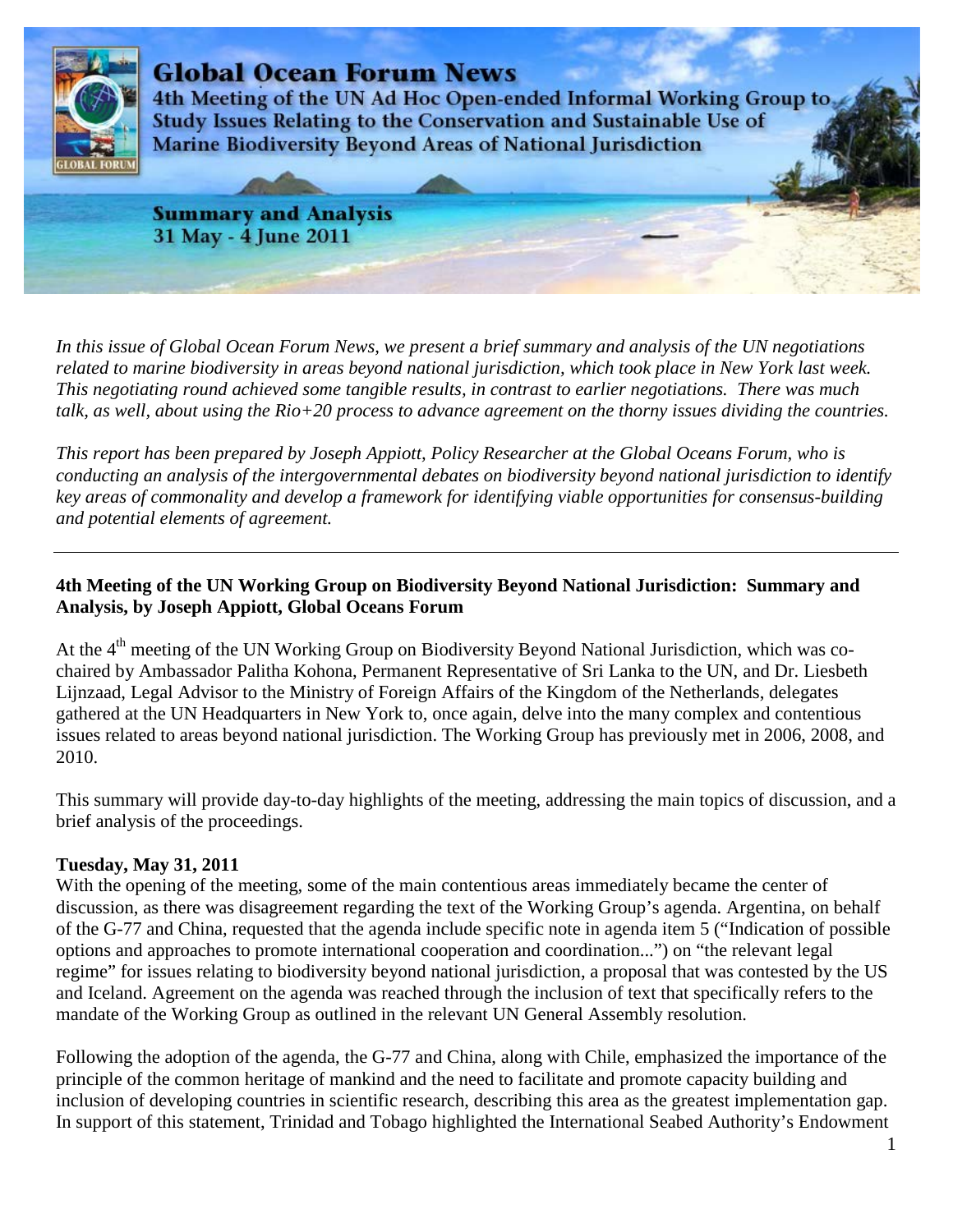Fund as a potentially valuable means to pursue capacity building. The G-77 and China also called specifically for official negotiations to resolve complex issues, such as the relevant legal regime for marine genetic resources. A number of other developing States, including Tanzania, Venezuela, and Ecuador, who noted the implications of the recently adopted Nagoya Protocol on Access and Benefit-Sharing, expressed their support for the statement made by the G-77 and China.

China also highlighted the importance of promoting marine scientific research as a means to contribute to discussions and resolution of specific policy issues addressed in the Working Group, and the need to undertake capacity building for developing States both to participate in research and to implement global commitments.

A central topic of discussion was the value of the regional governance approach, specifically with regards to marine protected areas. Emphasizing the importance of taking an integrated, ecosystem-based and precautionary approach to governance of areas beyond national jurisdiction, Norway highlighted the importance of regional management bodies, specifically noting effective cooperation between the OSPAR Commission and the NEAFC RFMO, as well as with other relevant regional and global organizations, as a valuable model for furthering regional governance approaches. Discussing MPAs, Canada stressed that regional management bodies are in the best position to implement area-based management and emphasized the need to build on the existing framework to delineate pilot sites as a first step towards viable marine protected areas in areas beyond national jurisdiction. Canada also noted that the nature of the rights and responsibilities under UNCLOS depend on both the type of activity and the geographical location in which this activity is undertaken.

Highlighting the precautionary and ecosystem-based approach, the Republic of Korea discussed MPAs and marine genetic resources. On MPAs, Korea noted that designation should be done in accordance with best available scientific information. Korea also supported the application of the provisions of Part VII of UNCLOS to marine genetic resources, which provides for the free utilization of these resources, subject to obligations to protect and preserve the marine environment.

The US delegation's opening statement articulated support for the use of environmental impact assessments and MPAs based in sound science and customary international law, and noted that the US did not consider it appropriate to develop a new legal regime for access and benefit-sharing for marine genetic resources. Rather, it held that a new legal regime for MGRs would hinder important scientific research.

The EU emphasized the need for a coordinated cross-sectoral approach, specifically calling for an UNCLOS Implementation Agreement to give effect to tools such as MPAs and EIAs and to develop provisions for benefit-sharing from the utilization of marine genetic resources. The delegate also noted opportunities presented by other relevant processes, such as the upcoming meeting of the UN Informal Consultative Process on Oceans and the Law of the Sea and the preparatory process for the UN Conference on Sustainable Development (UNCSD), also known as the Rio+20 process, to make progress on these issues.

The opening day was composed entirely of opening statements and an expert panel with speakers from the International Seabed Authority, the World Intellectual Property Organization, the IUCN, and the Secretariat of the Convention on Biological Diversity. Capacity building for developing states and the importance of scientific research for effective governance and management emerged as prominent themes. A number of States also highlighted the need to focus efforts towards a potential package deal to reach consensus in addressing contentious issues and the need to put forth more practical proposals for resolution.

### **Wednesday, June 1, 2011**

On the second day of the meeting, delegates delved into agenda item 4, "Examination of the scientific, technical, economic, legal, environmental, socio-economic and other aspects of the conservation and sustainable use of marine biological diversity beyond areas of national jurisdiction."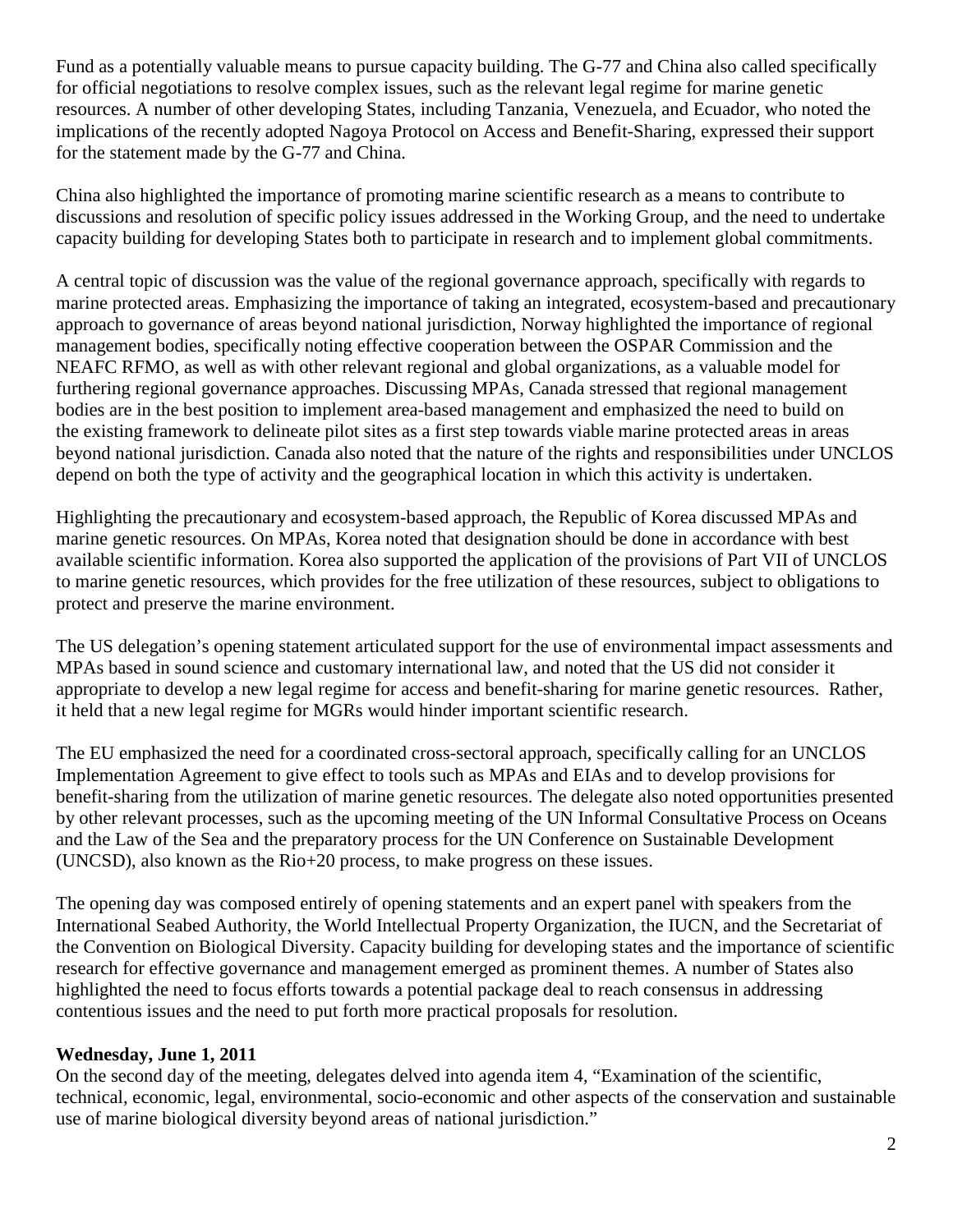Discussing MPAs, China highlighted a number of legal and logistical complexities and emphasized that a uniform approach to MPAs may not be appropriate as circumstances surrounding their development and application will vary. Brazil noted that differing conceptions and perspectives on the value and application of MPAs should not become a major factor that hampers their development. The EU stressed the value of a coordinated and cross-sectoral approach and the need to continue to work towards the 2012 MPA goal. The EU especially noted the need for increased global and regional cooperation. The US highlighted common concerns and interests in conservation and sustainable use and expressed its willingness to explore opportunities for applying the EBSA (ecologically and biologically significant area) criteria to the identification of potential sites for MPAs. Canada outlined the need to support the development of pilot MPA sites. Discussing EIAs, Canada noted its support for taking an integrated approach while recognizing the fundamental role of sectors.

Marine genetic resources were addressed by many of delegations on Wednesday. Argentina, on behalf of the G-77 and China, discussed the need to consider issues related to intellectual property rights (IPR) for marine genetic resources and how to operationalize the ecosystem-based approach for MGRs. The G-77 also highlighted the lack of data provided by States on products derived from marine genetic resources. New Zealand highlighted gaps in the current framework for areas beyond national jurisdiction and outlined the fact that marine genetic resources were not considered during the negotiation of UNCLOS. Noting the need to promote balance between environmental protection, freedom of States, and sustainable use, Canada emphasized the need to promote research and innovation with marine genetic resources, based on the precautionary approach, and welcomed efforts to promote voluntary codes of conduct for activities surrounding marine genetic resources.

Mexico emphasized the need to address issues related to marine genetic resources in the context of a packagedeal agreement and proposed the development of an intergovernmental negotiation process established by the UNGA. It also highlighted the need to look towards potential models of benefit-sharing, including the Nagoya Protocol and the TRIPS agreement (Agreement on Trade Related Aspects of Intellectual Property Rights). The US stressed the need to focus on conservation and facilitating opportunities for capacity building for the participation of developing States in research. The US stated its disagreement with the argument regarding the need for a new UNCLOS Implementation Agreement or a new intergovernmental negotiation process for areas beyond national jurisdiction.

Australia stressed the need to build consensus on elements of commonality, including the protection and conservation of marine genetic resources and mitigation of adverse impacts related to the exploitation of living resources, and noted the need to consider practical approaches for access and benefit-sharing for marine genetic resources.

The EU noted its support for Mexico's proposal for an intergovernmental negotiation process, reiterating its support for an UNCLOS Implementation Agreement built on principles such as the science-based approach, transparency, and the integrated and ecosystem-based approaches. The EU also raised the issue of the potential need to reconsider the mandate of the Working Group.

The G-77 and China, supported by other delegations, stressed that the status quo is not acceptable and that the various issues relating to marine genetic resources, including provisions for access and benefit-sharing, should be addressed in the context of an UNCLOS Implementation Agreement. South Africa and Brazil noted their support for a "package deal" UNCLOS Implementation Agreement and commented on the groundswell of support for this approach.

Canada agreed with other delegations that the status quo is not acceptable but also cautioned that it might be premature to enter into a new negotiating process, noting the need to make progress within the existing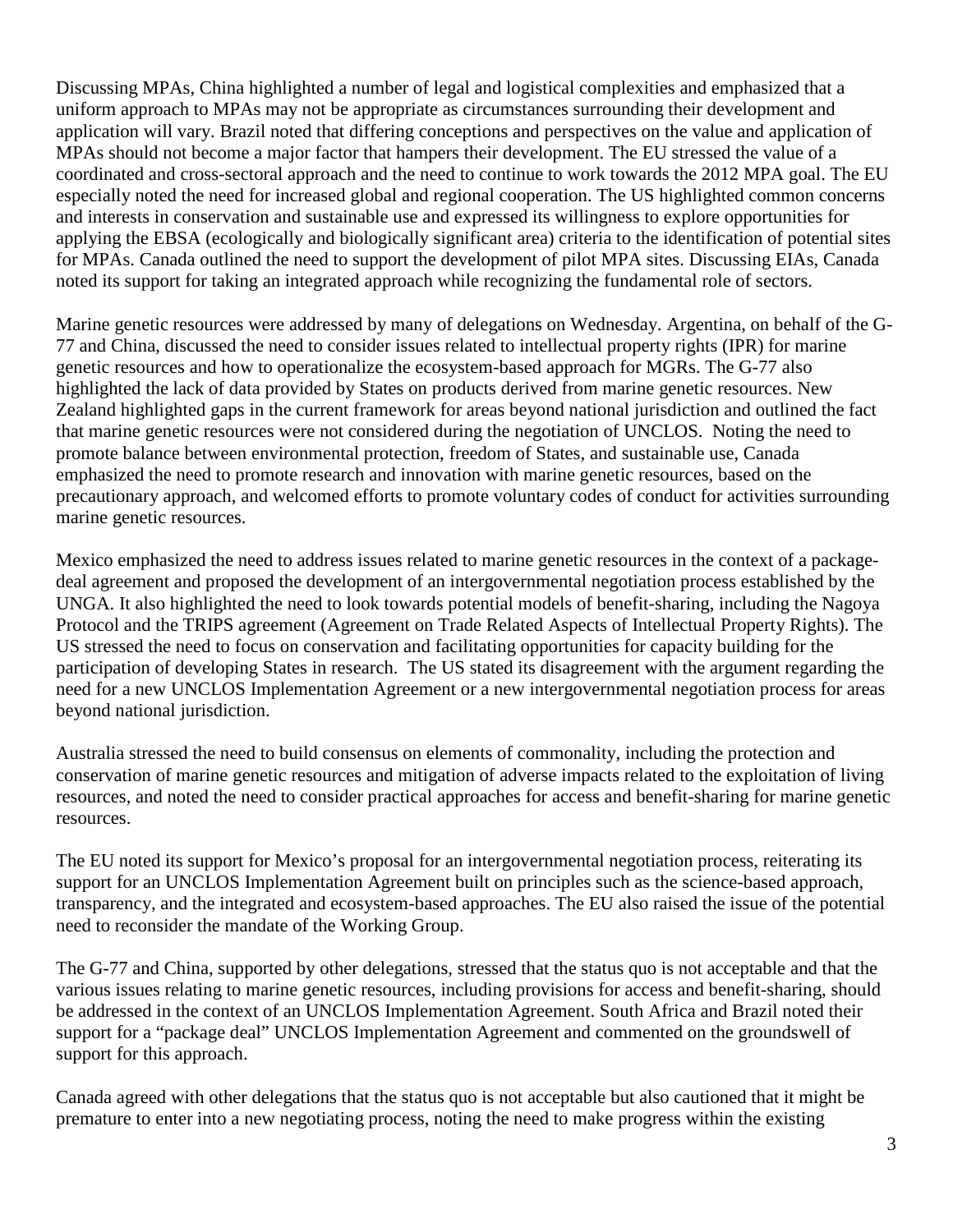framework. Canada suggested focusing future discussions on a smaller and more specific subset of issues with additional intersessional work between Working Group meetings. Norway and Iceland echoed the caution expressed by the US and Canada, noting their unwillingness to support an UNCLOS Implementation Agreement and stressed that there is much more work to be done in implementing the existing framework, especially through regional approaches. Japan and Russia stressed the need to focus on gaps in implementing the existing framework before considering new arrangements and to utilize the benefits of an intersessional process to explore complex issues and facilitate more productive discussion.

Noting the disagreement relating to an Implementation Agreement, Australia proposed a series of intersessional workshops involving States as well as relevant scientific and technical experts that would focus on complex issues under discussion, including issues related to marine genetic resources and access and benefit-sharing.

As there were no immediate responses to this proposal, the Co-Chairs suspended the meeting to allow delegations to consider the various proposals advanced during the day's productive discussions.

### **Thursday, June 2, 2011**

In response to the proposal of the Australian delegation from the previous day, both the EU and Canada drafted and distributed "non-papers" outlining various proposed elements of agreement.

The EU "non-paper" outlined a potential structure of an UNCLOS Implementation Agreement, based on management centered around MPAs, EIAs, marine genetic resources (with provisions for both management, and access and benefit-sharing), and assessment of implementation and capacity building.

The Canadian "non-paper" outlined a potential intersessional process, which described elements such as the preparation of scientific and technical synthesis papers, expert workshops composed of scientific, legal, and policy experts. Canada proposed that such a process could specifically address knowledge gaps, the applicable legal regime for marine genetic resources, and the identification of relevant policy considerations.

In the general discussion, a number of delegations, including Iceland and New Zealand, voiced support for the proposals and discussion of an intersessional process. Trinidad and Tobago noted the importance of seeking the support of the UN General Assembly for these workshops. The UNDOALOS noted that these types of workshops could be organized either by the UN or by States themselves, and briefly outlined the complexities associated with both options. The G-77 and China also supported such an intersessional process, but emphasized that there must be clarity and a full understanding as to what exactly these workshops would be for, noting that they must not impede the mandate of the Working Group itself.

In light of the need to further discuss complex logistical issues and the various proposals on the table, the Co-Chairs closed the meeting early in the day to allow for intergovernmental discussions in small groups to craft the recommendations.

### **Friday, June 3, 2011**

At the opening of the day's discussions, the Co-Chairs described the diligent work and tough discussions of the previous evening to put forth a viable set of draft recommendations, which included text on the consideration of a possible Implementation Agreement to UNCLOS and workshops to address the technical issues associated with ABNJ issues.

The US voiced its opposition to the text on a possible Implementation Agreement to UNCLOS and, referring to its own proposed text, emphasized the need to not limit the outcome of future discussions to an Implementation Agreement as the only global multilateral option to address these issues, if such an approach is deemed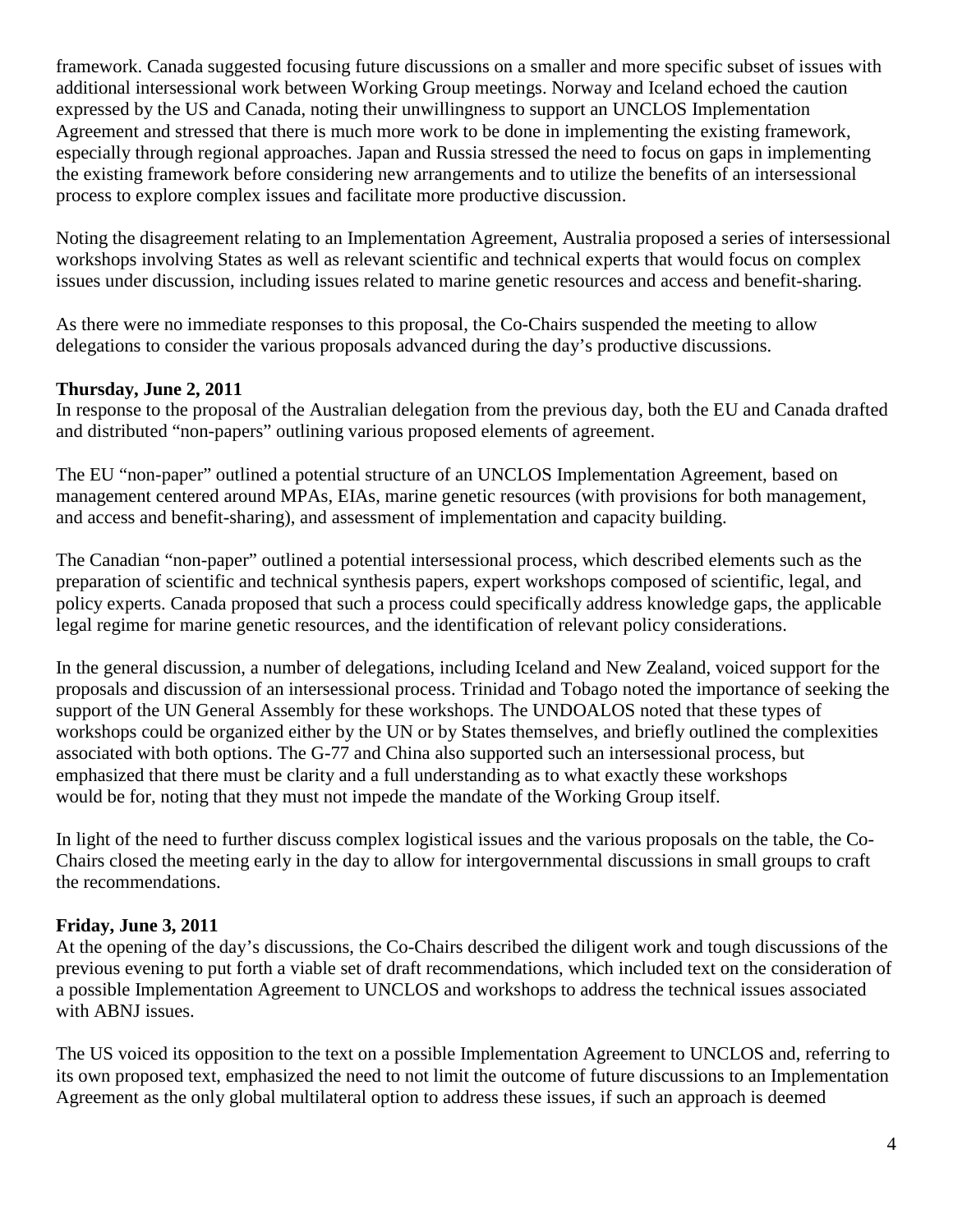necessary. The proposed text of the US, which described "the possible development of new international agreement building on the framework established by UNCLOS," was supported by Russia and Canada.

Other draft text was proposed by the G-77 and China, Mexico, and the EU, which called for "the possible development of an implementation agreement to UNCLOS" and the creation of a process to address conservation and sustainable use "as a single undertaking." A large number of delegations voiced their support for the G-77 proposal, and some, including South Africa and Ecuador, noted that they had hoped to see text of this proposal go even further.

The G-77 and China expressed a lack of understanding regarding the opposition of the US to text on an UNCLOS Implementation Agreement, since there has been widespread agreement on UNCLOS as being the framework by which to address these issues. As well, other delegations expressed concern for the lack of clarity of the proposed text of the US. Brazil noted the successful development of the UN Fish Stocks Agreement as an UNCLOS Implementation Agreement and how this process would be similar to a possible approach for areas beyond national jurisdiction.

Following a round of comments, the Co-Chairs again broke from plenary to hold discussions in small groups to reach consensus on text for the recommendations. After much deliberation, the Co-Chairs returned to plenary with recommendations that call for the initiation of a process to identify gaps and ways forward, "including through the implementation of existing instruments and the possible development of a multilateral agreement under UNCLOS."

This "process" would address issues related to conservation and sustainable use "together and as a whole" and would take place:

(1) Within the Working Group, following an explicit reconsideration of the Working Group's mandate so as to make it better able to address these issues; and

(2) Through intersessional workshops aimed at improving understanding of the scientific, legal, and technical aspects associated with these issues and clarifying key questions.

# **Analysis**

Although the discussions of the Working Group meeting again brought the contentious issues associated with biodiversity beyond national jurisdiction to light, these discussions proved much more productive and actionoriented than those of previous meetings, with practical proposals and counter-proposals put forth throughout the week.

Compared to previous meetings of the Working Group, there appeared to be more cooperation and compromise at this meeting. Despite disagreement on controversial issues, such as marine genetic resources and the possible development of a "package deal" agreement, a number of nations who had been steadfastly opposed to considering new arrangements and approaches, now indicated that they are open to at least considering the need for a new international agreement and potential provisions for benefit-sharing. States appeared to be less entrenched in their positions, moving away from unproductive reiteration of positions on controversial issues. There was widespread agreement on the need to make tangible progress on issues of common concern and a demonstrated convergence of opinion on the need to address, or at least to consider addressing issues related to conservation and sustainable use, in an interlinked approach, possibly in the form of a "package deal." While a few nations were generally opposed to the "package deal" approach, there was a large coalition of nations supporting this type of eventual outcome. What emerged from these discussions were forward-looking recommendations to the UN General Assembly containing text that aims to stimulate progress on both the political and practical issues associated with the conservation and sustainable use of biodiversity beyond national jurisdiction.